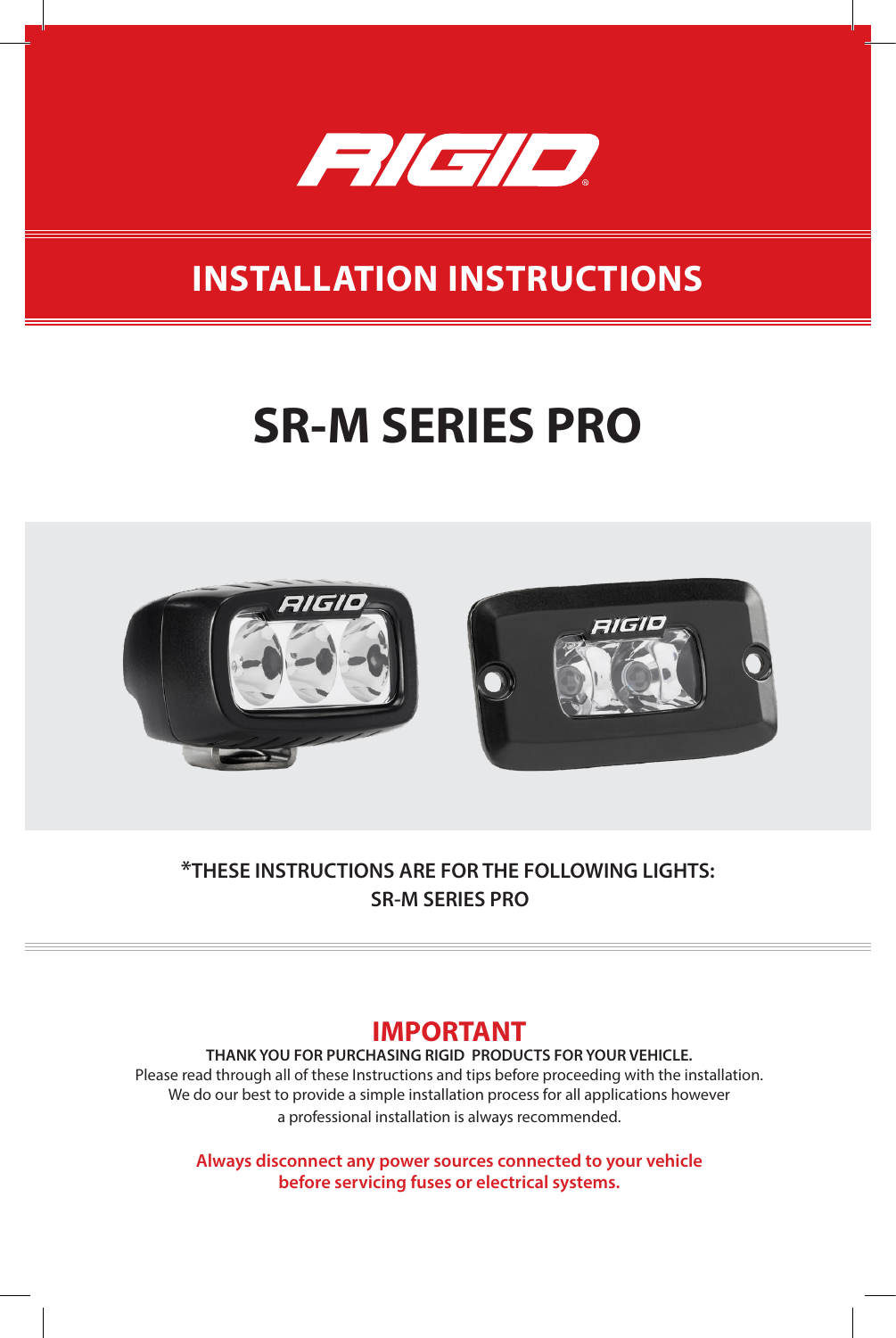#### **SR-M SERIES PRO**

Assemble your LED light kit by attaching the mount (D) to the housing (A) using the provided bolt(s) (B) and nylon lock nut(s) (C). Tighten until snug. Use the remaining bolt, washers, and nut (E, F, G, H) to mount the completed light assembly. A 5/16" hole is required. *(See Figure Below)*



#### **WIRING INSTRUCTIONS**

**IMPORTANT Always disconnect the vehicle battery terminals before servicing the electrical system**



1. When routing wire harness through any metal surface be sure it is free of any sharp edges and protected using wire sheathing or a grommet.

2. Route the harness through vehicle, connect the SR-M lamps by directly plugging into the Deutsch connector's that are pre-terminated onto the harness.

3. Route the switch lead of the harness to the desired switch location and follow the wiring diagram to ensure proper connections at the switch.

4. Connect the positive and negative battery terminals once all connections have been made with the RED harness lead connected to the positive battery terminal and the BLACK wire to the negative battery terminal.

5. Test to verify functionality, be sure to properly aim your new SR-M lighting before final torque on all mounting hardware.

6. If connecting to an existing switch be aware of the current rating of your selected switch, if switch rating is less than the amperage required to power your lighting then a relay must be added in line to prevent failure of the switch.

7. If connecting to existing wiring, make sure to use appropriate fusing and wire gauge. Be sure to use heat shrink tubing on all connections to ensure a weather tight seal.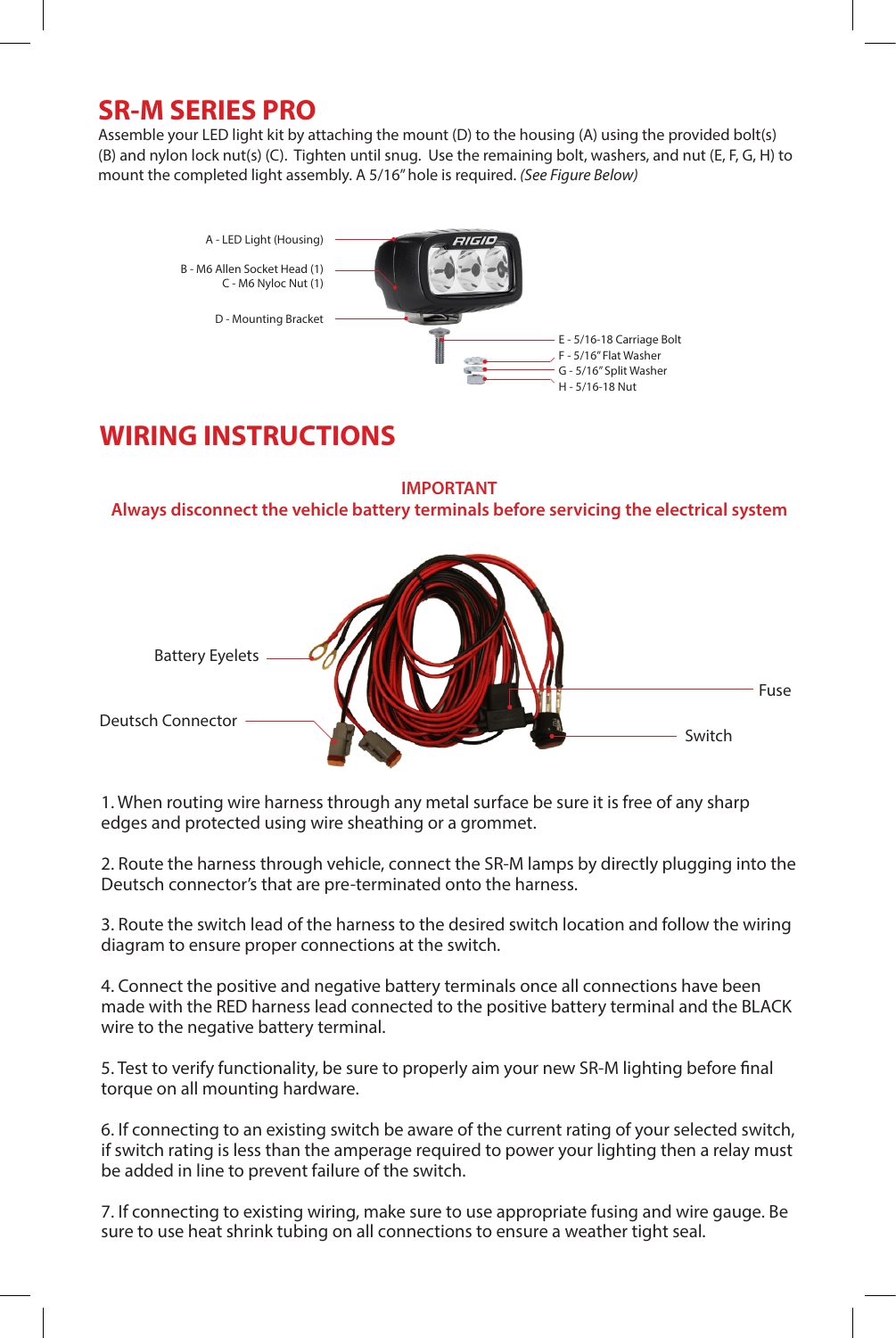#### **SWITCH WIRING**

NOTE: GOLD Spade is the Top of Switch, 3/4" mounting hole required



#### **SWITCH WIRING (SINGLE AND SETS)**

- P1- Black Wire
	- $=$  Switch Ground
- P2 Blue Wire/Red Wire w/ Heat Shrink
	- = Switch Output to Relay
- P3 Red Wire
	- = Switch Input Power

**Wiring: Wire your lights according to the instructions included with the light. Take care to avoid any heat sources and sharp or abrasive surfaces.**

### **SR-M MOUNTING TEMPLATE**

Measurements are in Inches

WHEN PRINTING: PRINT 100% ACTUAL SIZE DO NOT SIZE TO FIT